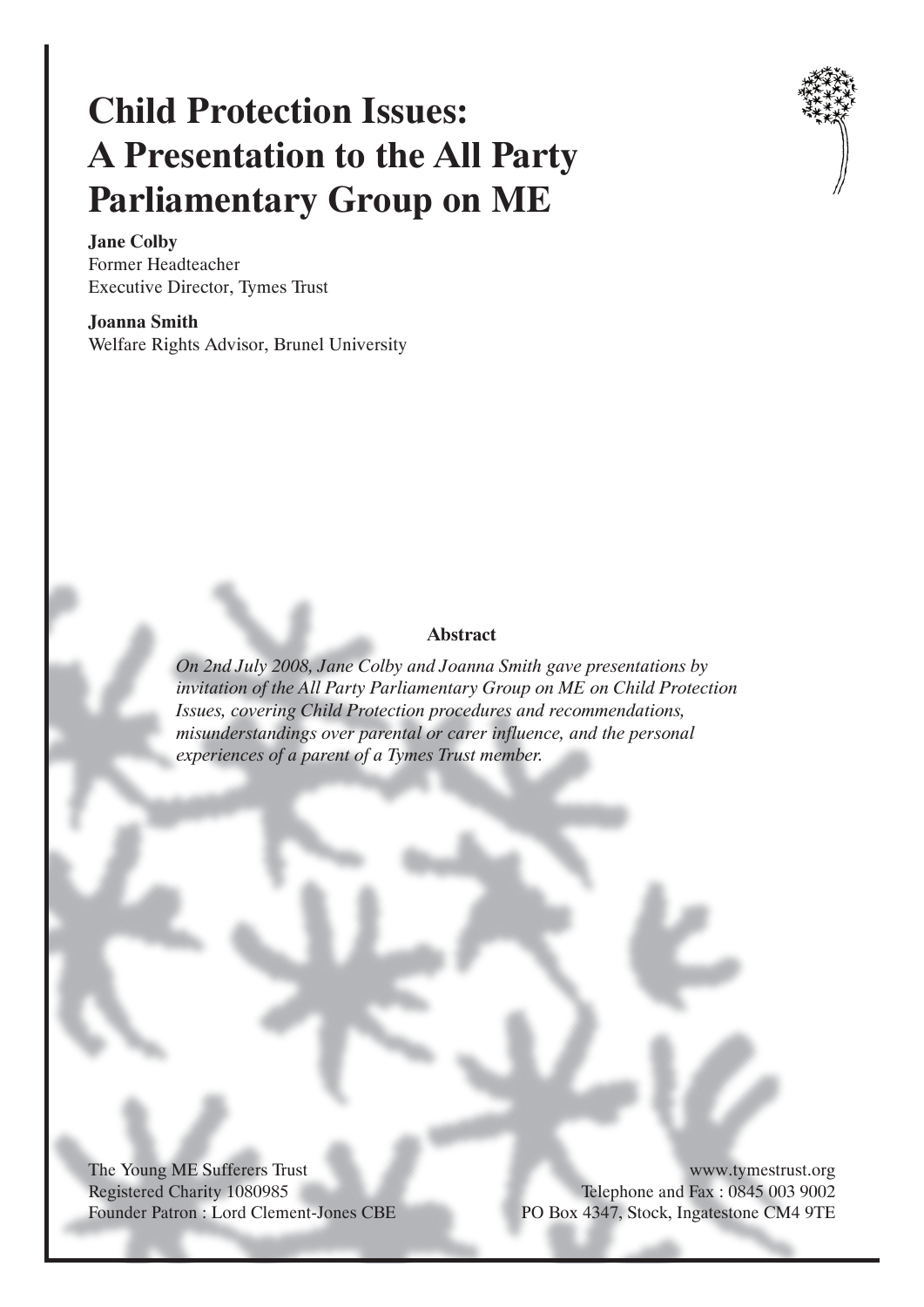# **Child Protection Issues: A Presentation to the All Party Parliamentary Group on ME**

### **Jane Colby**

Former Headteacher Executive Director, Tymes Trust

## **Joanna Smith**

Welfare Rights Advisor, Brunel University

## **Introduction**

On 2nd July 2008, Jane Colby and Joanna Smith gave presentations by invitation of the All Party Parliamentary Group on ME on Child Protection Issues.

Jane was a Headteacher for nine years, a member of the government Chief Medical Officer's Working Group on CFS/ME and co-authored ME/CFS In UK Schools, the largest epidemiological study of ME to date. She is a member of the National Association of Educational

# **1 Presentation by Jane Colby**

*Jane first laid out the situation regarding Child Protection procedure and gave the Trust's recommendations to help stop their misapplication to the families of children with ME. She said: 'We cannot just discuss this problem and wring our hands over these injustices. I have been fighting this problem since the 1990s and I did the survey for the BBC Panorama programme which revealed the statistics of the problem at that time. Now these cases seem to be escalating again. The Trust is today making practical suggestions that we believe would go some way to improving the situation.'*

*Jane explained that the Trust was continually dealing with these cases, which were frequently reopened after they had previously been resolved without action. She had reopened her discussions with Dr John Sentamu, Archbishop of York, where cases had taken place. He had asked Jane to keep him apprised of developments and report to him the outcome of the APPG meeting.*

Sick children and innocent families are being caught up in a web of professional misunderstanding about ME. It seems to these families that the presumption of innocence that is enshrined in British law does not apply to them.

Inspectors, Advisers and Consultants (now ASPECT), a life member of the National Association of Head Teachers and a Fellow of the Royal Society of Arts.

Joanna Smith is the parent of two children with ME (members of the Trust) and a Welfare Rights Advisor to Brunel University.

The presentation was divided into three parts.

Proceedings are held in the Family Courts, which do not demand the same level of evidence as the criminal courts. Secrecy adds to the difficulties in these cases.

The children's chapter of the Department of Health report of 2002, which was not widely circulated to professionals, stated:

- In cases of CFS/ME, evidence clearly suggested of harm should be obtained before convening child protection conferences or initiating care proceedings in a family court. •
- Neither the fact of a child or young person having unexplained symptoms nor the exercising of selective choice about treatment or education constitutes evidence of abuse. •

It would appear that child care professionals often do not proceed in this way; one professional's suspicions typically have a ripple effect, influencing all the other professionals who come into contact with the child.

A great deal has been written about Munchausens Syndrome By Proxy (now called Factitious Induced Illness) in the child protection context. In Australia, the Queensland Appeal Court judgment of R v LM QCA 192 (2004) ruled that the term was inadmissible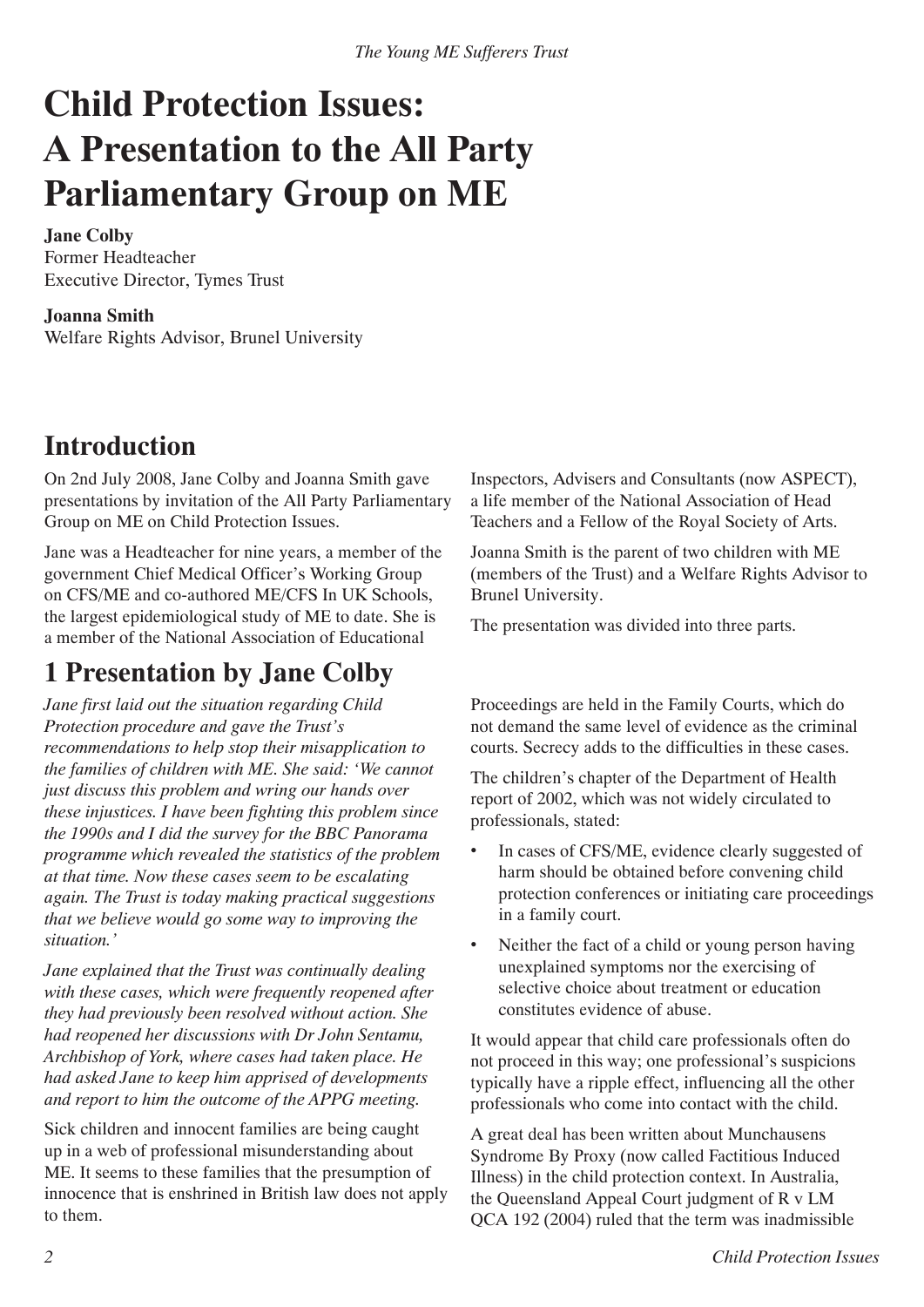#### *The Young ME Sufferers Trust*

evidence. Holmes noted that MSBP/FII was 'circular reasoning' that 'explained nothing'. That legal reasoning was adopted by the UK High Court in the Family Division (A County Council v A Mother and A Father and X,Y,Z children (2005) EWHC 31 Fam). In the case, Ryder stated that he hoped MSBP would be 'consigned to the history books'. However, the term FII is still in use in its stead.

If a family is suspected of child abuse, the following procedure is initiated:

- Within 24 hours: an initial decision is made about whether to pursue a child protection Section 47 investigation. •
- Within 7 days: an initial assessment must be done which involves seeing the family. •
- Within 30 days: a core assessment must be done. •

Thus the process moves swiftly and parents are unprepared as to how to fight it.

The Social Services Manager who advises the Trust feels that ideally, if anyone becomes the subject of a Child Protection investigation and it is not clear if the child's symptoms are due to ME, the family should be informed of organisations that can advise and assist them.

The Department of Children Schools and Families has published 'Working Together to Safeguard Children', which is the statutory guidance in relation to child protection.

**2 Misunderstandings over Parental or Carer Influence**

*Jane presented the Trust publication 'ME - The Illness', which the Official Solicitor had asked her to write for a court case to provide the judge with an overview. She read out the section on parental and carer influence since this was clearly at the heart of the Child Protection issues under discussion.*

Large-scale misunderstandings about parental influence exist amongst physicians, teachers and social workers with a poor understanding of classic ME, as professionals are not trained in this illness. The Trust's caseload of families seeking help would suggest that these misunderstandings are on the increase.

In 1999, the Trust's present Executive Director Jane Colby (a former Head Teacher) designed a questionnaire with the BBC which was sent to families whose children had ME. It received a 62% response and revealed that 7% of children from families questioned had been subject to child protection proceedings (court proceedings either threatened or carried out) and 4%

There is a general theme of giving information to families who are the subject of Child Protection enquiries except where to do so would place the child at further risk. This is subject to a fair degree of interpretation in individual cases.

In practice, it appears that families in this situation are not being adequately informed of their rights or of the procedures that are being followed.

There is another important theme of the guidance; the wishes and feelings of the child should always be sought, as should the child's account of what has been happening to them.

In ME cases the child may not be well enough for a detailed discussion with someone they don't know, especially where ME friendly procedures are not used, for example, short discussions with rest breaks. Where workers do communicate with the child they do not always attach great weight to what the child says.

#### *Action*

The Trust takes the view that The Department of Children Schools and Families should urgently alert Social Services professionals to the frequency of misunderstandings in cases of ME.

The Trust also recommends that a leaflet clarifying the procedures that should be adhered to by professionals in child protection investigations should be given to families under suspicion, and they should be informed of their rights.

had been labelled with Munchausen's Syndrome by Proxy. National Statistics at that time showed that MSBP affected just one in 100,000 families so clearly this was a statistical anomaly. The Trust is not aware of any of these cases having, in the end, been shown to be due to parental interference with the child's medical condition, recovery or treatment.

Several years after the BBC survey, the Trust carried out its own survey 'Our Needs Our Lives' in the county of Essex, with a grant from Essex Community Foundation Local Network Fund. It revealed that 25% of families involved had faced the suggestion that parents were causing the illness, and 79% reported that doctors had misunderstood their illness as psychological. The Trust is not aware of any of these cases eventually having been found to be due to parents or to psychological factors.

These common misunderstandings appear to occur mainly because physicians and social workers have found it difficult to appreciate that severe and chronic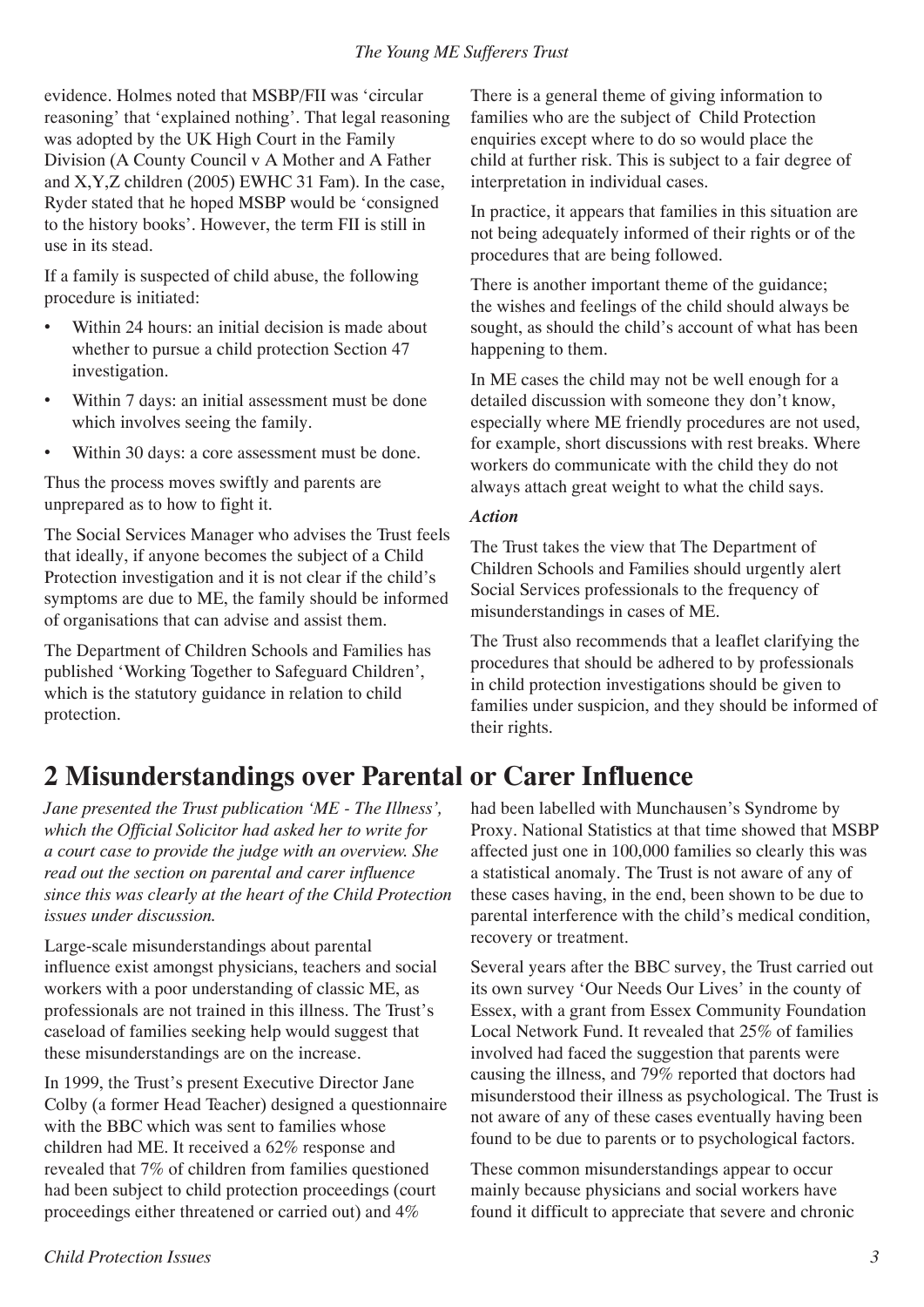#### *The Young ME Sufferers Trust*

disability could be due to a condition as benign sounding as Chronic Fatigue Syndrome. They often regard it as partly psychological, either in origin, in perpetuating factors, or both. CFS is often treated as if it were a mental health problem and professionals may propose that carers have in some way caused or exacerbated the illness or sabotaged recovery out of a personal need to keep the patient dependant. The Trust is not aware of any such suggestions having eventually been found to be the case in its own work.

The care and treatment of people with ME is greatly affected by the split in the medical profession between those who have knowledge of classic ME and the

## **3 Presentation by Joanna Smith**

### Ladies and Gentlemen

My name is Joanna Smith and I am a mum of 2 teenagers who are suffering from ME.

I work as a Senior Adviser for Brunel University Students' Union and am an experienced legal adviser of many years.

I am here to tell you my story about how having children who are ill with ME can lead to the nightmare of Child Protection proceedings.

My older daughter, Patricia fell ill in 2001. It took 6 years for the diagnosis to arrive. Our GP said he doesn't know anything about ME. As there are no local ME specialists, Patricia was referred to the Adolescent Health Clinic at Great Ormond Street. I was so happy - it is a world famous hospital, I assumed they'll be able to offer proper help and support.

I was bitterly disappointed. Not only the consultant there referred to ME as a "fatigue" which is an entirely different thing, he proceeded to conduct a battery of psychological tests, spending less then 15 minutes of our 3 hour long visit on physical symptoms and needs. My daughter was struggling to sit up, answer his questions, was getting confused and had to continue without being offered a rest break and losing her ability to participate - as a consequence she has suffered a very bad relapse.

Great Ormond Street Hospital's physiotherapist ignored Patricia's pleas that she'd rather not get on the exercise bike because she was really exhausted and nauseous and was worried that she'd fall.

I was in despair to find that Great Ormond Street Hospital is not a good place for kids with ME. The consultant there would not even support our disability benefit application because, as he stated, Patricia "may recover in future" and that describing her as "incapable" would be bad for her chances of recovery.

existence of subgroups of CFS, and those who do not.

It is therefore a misperception that the divide is between the medical establishment and the patient support fraternity. When the government Chief Medical Officer set up a Working Group to report on what the DoH now terms CFS/ME, the Trust's present Executive Director was an invited member of the Group and assisted specialist paediatricians to produce its Children's Chapter (Dept of Health 2002).

*The full publication, 'ME - The Illness and Common Misconceptions: Abuse, Neglect, Mental Incapacity' is at www.tymestrust.org/pdfs/metheillness.pdf*

He wrote to me to say that it is not helpful if she is thinking herself ill!

So medical side: a nightmare.

On the educational side things were not faring much better. Patricia was granted a place in one of the best High Schools in this country. Her attendance was falling, yet she has managed to stay in top sets in all core subjects. We were reduced to writing pitiful begging letters to her Head of Year, asking for assistance. I still want to cry when I think about those days.

In year 11 we realised that she will not be able to attend at all. It was like we have disappeared from the school and the LEA's horizon. For the school- Patricia has stopped being a useful league table statistic, for the LEA- I was a nuisance. My calls went unanswered.

Throughout that year I received one call from the LEA and a few emails from the Head of Year; none offering practical support.

Patricia by then was suicidal from pain, insomnia and distress. And when I say suicidal, I don't mean she vaguely thought about it - she actually attempted to take her life.

It took a year-long complaint, and the assistance of an educational specialist solicitor, for the Local Authority to admit to serious shortcomings in provision of education for my ill child. At first they denied any wrongdoing, prolonging my anxiety needlessly. Then they wanted to offer a few hundred pounds. Finally, they wrote to the Local Government Ombudsman to say they'd offer £3040. (That was in May- they still haven't paid.)

Then, in February of this year, my younger daughter Emily fell ill and our Child Protection nightmare began.

After a few months of slowly deteriorating, I could not pretend otherwise - it looked like she too had ME.